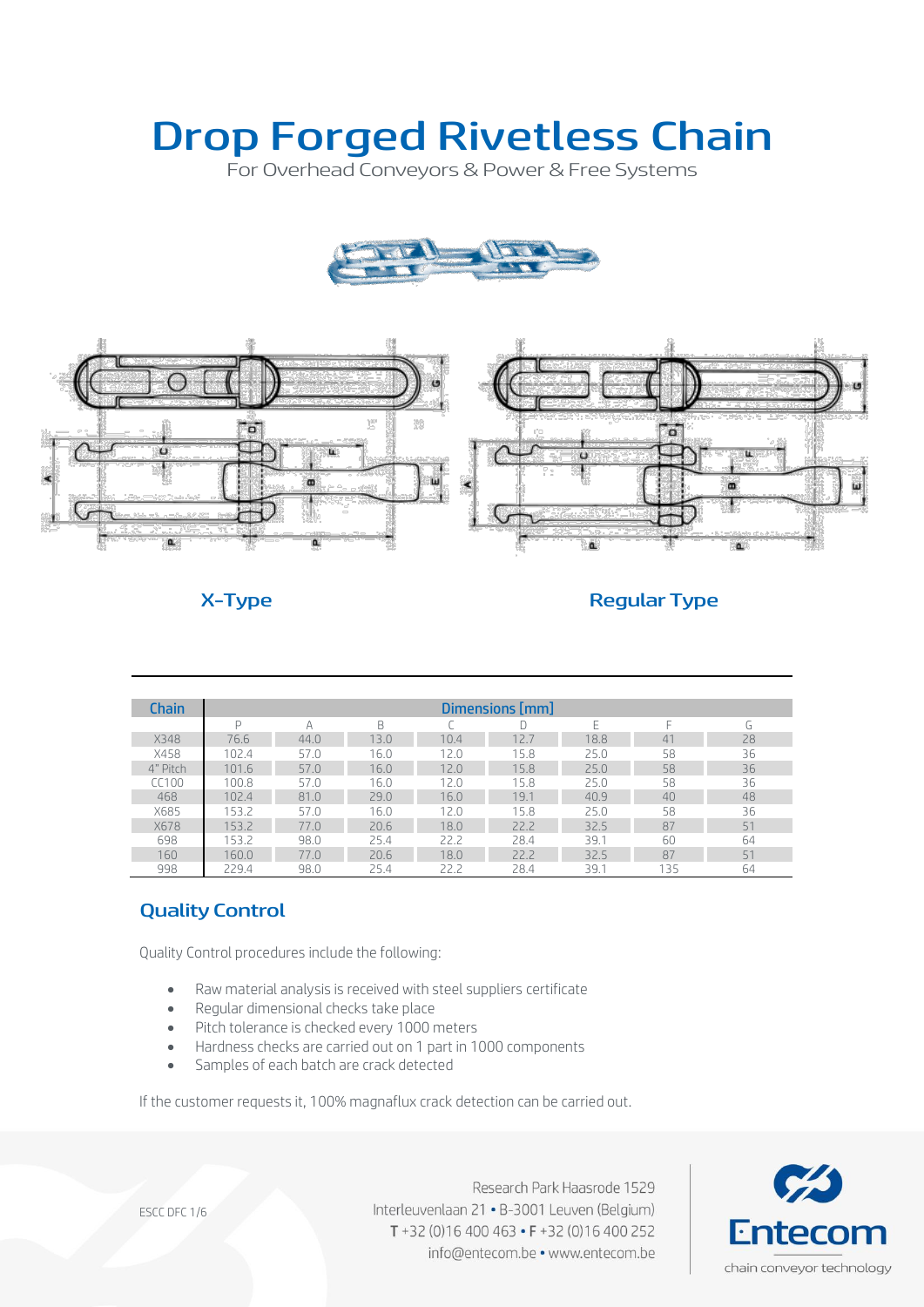Technical Properties

# Pitch tolerance

The pitch tolerance is normally measured over 3,28 m.

| Chain    | Min<br><b>U.T.S.</b> | <b>Measuring</b><br>load | Chain<br>weight | $N^{\circ}$ of<br><b>pitches</b> | <b>Dimensions</b> |          |
|----------|----------------------|--------------------------|-----------------|----------------------------------|-------------------|----------|
|          | [kN]                 | <b>TkN1</b>              | [kg/m]          |                                  | MAX [mm]          | MIN [mm] |
| X348     | 110                  | 0.45                     | 3.3             | 40                               | 3095.2            | 3050.5   |
| X458     | 220                  | 0.90                     | 4.8             | 30                               | 3096.5            | 3062.2   |
| 4" Pitch | 220                  | 0.90                     | 4.8             | 30                               | 3072.5            | 3038.2   |
| (100     | 220                  | 0.90                     | 4.8             | 30                               | 3037.5            | 3012.0   |
| 468      | 320                  | 1.35                     | 11.7            | 30                               | 3096.5            | 3062.2   |
| X685     | 220                  | 0.90                     | 3.9             | 20                               | 3082.8            | 3054.9   |
| X678     | 380                  | 1.35                     | 10.0            | 20                               | 3082.8            | 3054.9   |
| 698      | 605                  | 1.35                     | 17.0            | 20                               | 3227.9            | 3172.1   |
| 160      | 380                  | 1.35                     | 10.0            | 20                               | 3082.8            | 3054.9   |
| 998      | 605                  | 1.35                     | 13.4            | 13                               | 3001.2            | 2973.3   |

### **Materials**

The chain is manufactured from high carbon steels the two most popular being SAE1552 and SAE4140 with the compositions as shown in table

|              | <b>SAE1552</b>  | <b>SAE4140</b>  |
|--------------|-----------------|-----------------|
| Carbon       | $0.47 - 0.55$ % | $0.36 - 0.44$ % |
| Manganese    | $1.20 - 1.50 %$ | $0.70 - 1.00 %$ |
| Phosphorus   | $0.04\,\%$ max  | $0.04\%$ max    |
| Sulphur      | $0.05%$ max     | $0.05$ % max    |
| .<br>hromium |                 | $0.90 - 1.20 %$ |

### Finishes

Chain can be supplied in a variety of conditions including:

- Zinc plated and de-embrittled. Plating thickness 10-13 µm.
- Hot dipped galvanized to a thickness of 60-80  $\mu$ m
- Pins can be supplied coated with oil. The most popular greases are Structovid BHD and Optifluid 100W

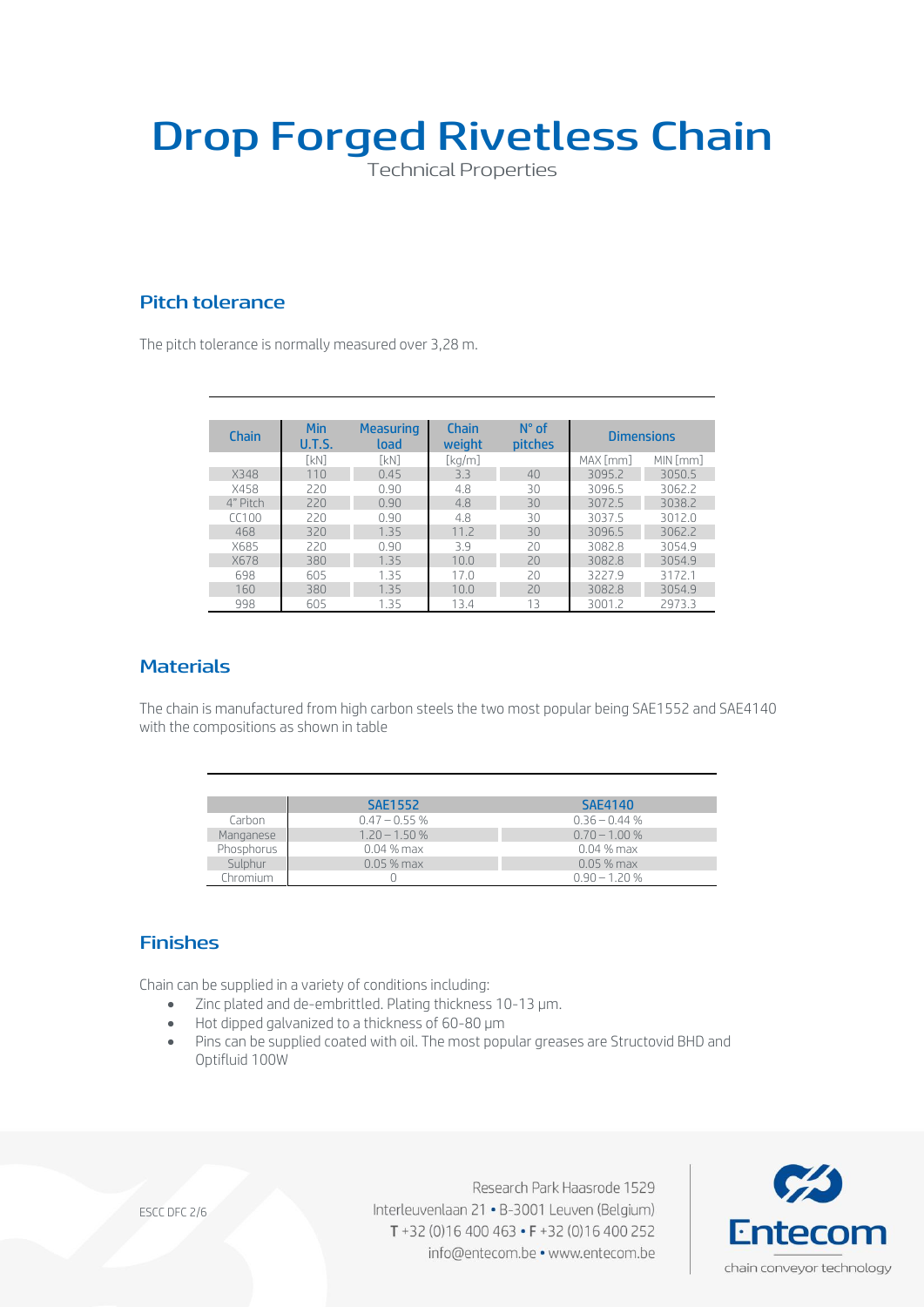Trolleys

# Trolleys for drop forged chain

Trolleys can be supplied to meet most design requirements. There are two main types;

- 1. Ribbon cage wheels: semi-precision bearings, recommended for clean environments, operating in temperatures between -20<sup>o</sup>C and  $150^0C$ .
- 2. Full ball complement: semi-precision bearings, recommended for wash plant and oven applications, maximum operating temperature 250<sup>o</sup>C subject to grease used.





### 348 TROLLEY —63.5mm **DROP**

Standard trolley has a riveted 59mm diameter wheel.

It can be supplied with caged or full ball wheels, with or without triple labyrinth seals and dust cover.

Weight of two wheel trolley 1.1kg<br>Maximum payload of two wheel trolley 100kg Maximum payload of two wheel trolley 100kg<br>Torque for locknut M8 20-30Nm Torque for locknut M8

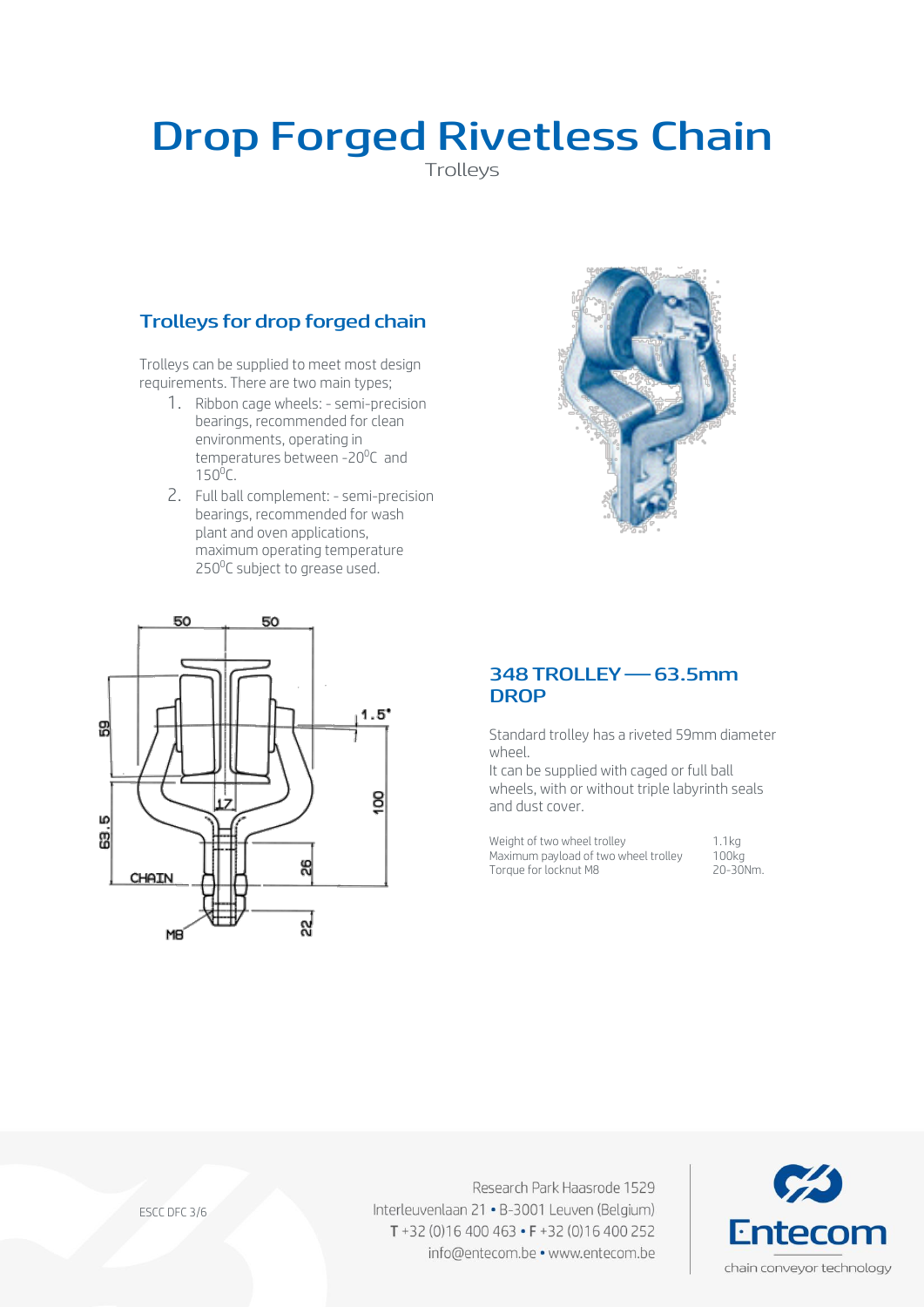Trolleys

### 458 TROLLEY -81 mm DROP

Standard trolley has riveted 80mm diameter wheel.

It can be supplied with caged or full ball wheels, with or without triple labyrinth seals and dust cover. Alternatively a plastic wheel can be fitted.

Weight of two wheel trolley 2.5kg<br>Maximum payload of two wheel trolley 200kg Maximum payload of two wheel trolley 200kg<br>Torque for locknut M10 40-50Nm Torque for locknut M10





### 458 TROLLEY –4" DROP

Standard trolley has riveted 80mm diameter wheel.

It can be supplied with caged or full ball wheels, with or without triple labyrinth seals and dust cover. Alternatively a plastic wheel can be fitted.

Weight of two wheel trolley 2.6kg<br>Maximum payload of two wheel trolley 200kg Maximum payload of two wheel trolley 200kg<br>Torque for locknut M10 40-50Nm Torque for locknut M10



ESCC DFC 4/6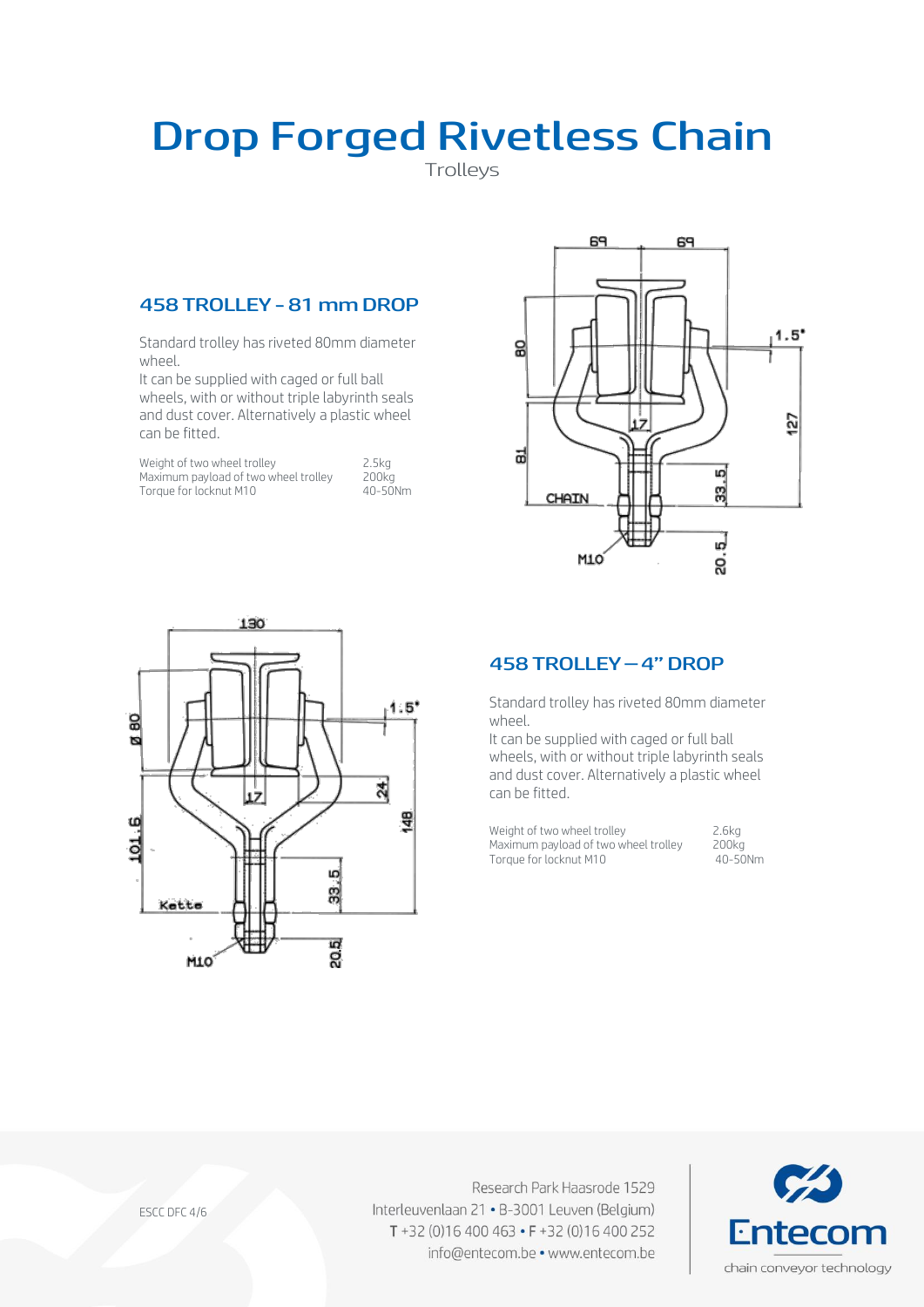Trolleys

### 458 TROLLEY -108 mm DROP

Standard trolley has riveted 80mm diameter wheel.

It can be supplied with caged or full ball wheels, with or without triple labyrinth seals and dust cover. Alternatively a plastic wheel can be fitted.

| Weight of two wheel trolley          | 2.6ka    |
|--------------------------------------|----------|
| Maximum payload of two wheel trolley | 200ka    |
| Torque for locknut M10               | 40-50Nm. |



#### 458 TROLLEY –108mm DROP

Standard trolley has riveted 100mm diameter wheel.

It can be supplied with caged or full ball wheels, with or without triple labyrinth seals and dust cover. Alternatively a plastic wheel can be fitted.

Weight of two wheel trolley 3.3kg<br>Maximum payload of two wheel trolley 360kg Maximum payload of two wheel trolley a 360kg<br>Torque for locknut M10 40-50Nm Torque for locknut M10



ESCC DFC 5/6